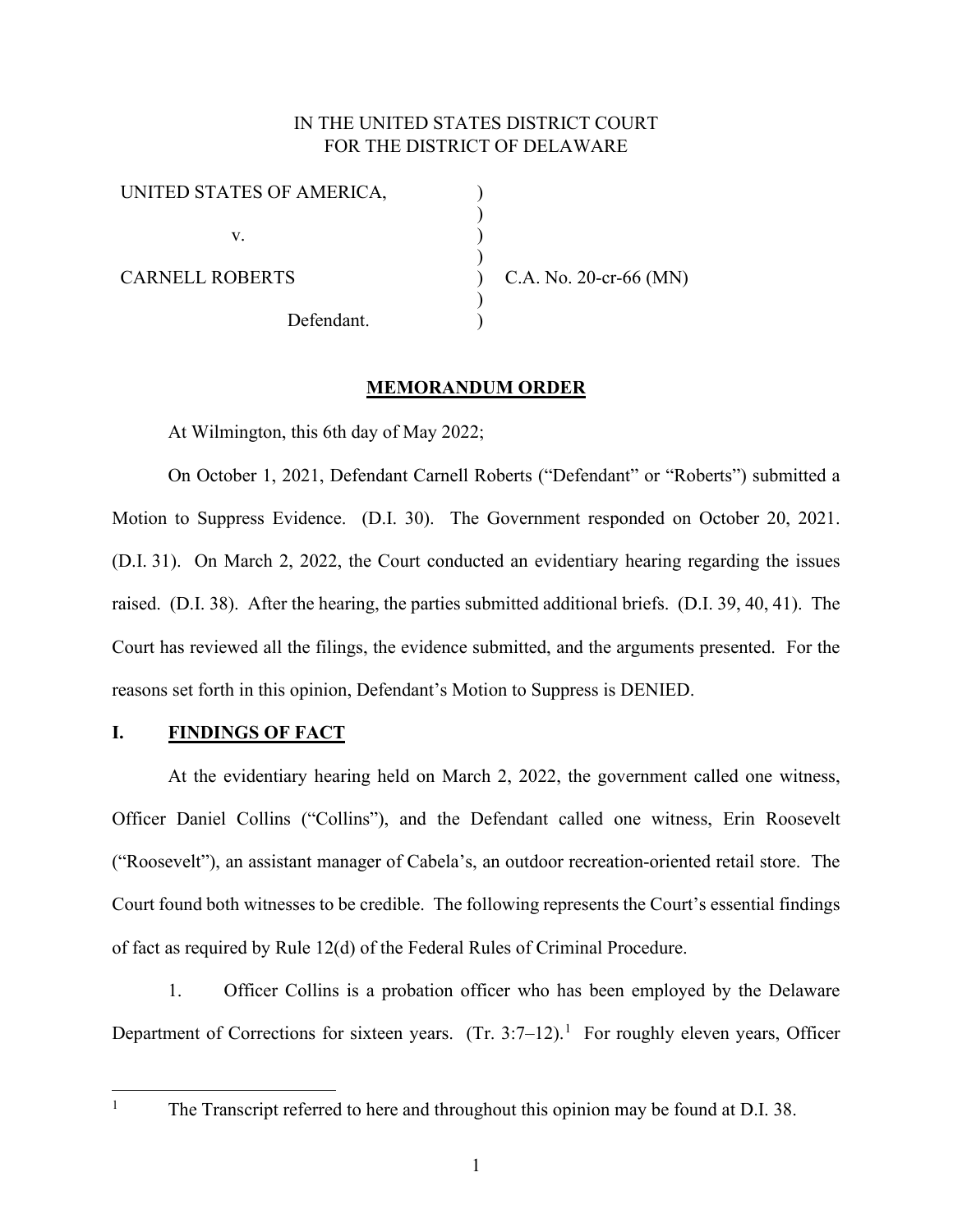Collins has been assigned to Operation Safe Streets Task Force, a joint task force that involves traditional police methods of patrol as well as monitoring probationers. (Tr. 3:13–21).

2. In July 2020, Collins conducted a motor vehicle stop and found cocaine in the driver's vehicle. (Tr. 4:2–8). Collins placed that individual under arrest, took him back to the police station, and told him that the state would not proceed with charges if he agreed to provide information to the state. (Tr. 4:18–5:17). The individual was on probation, but Collins did not know of and had no prior interactions with him. (Tr. 5:18–20; 30:14–20). The individual accepted Collins's offer and agreed to become a confidential informant ("CI") to help himself out.

3. At the police station, the CI provided the officers with information about two individuals. First, the CI relayed information about an individual who is not the defendant in this case who "was always coming in the area with a gun and shooting people . . . and causing a ruckus." (Tr. 6:7–14). Though the CI did not know the individual's name, he knew his nickname and the area he frequented. Collins entered that information in a nickname database, found a hit, and conducted a photo array to determine whether the CI was able to identify the individual whose nickname was a hit in the database. (Tr. 6:14–17). The CI correctly identified the individual and the individual had several warrants out for his arrest. (Tr. 6:17–20).

4. Later that day, the CI saw the individual in question in the CI's neighborhood and called Collins to alert him about the individual's presence. This prompted Collins and other officers to go to the area to arrest the individual for his outstanding warrants. (Tr. 7:4–17). After a foot chase, officers arrested the individual and his friend, each of whom possessed firearms. (Tr. 7:17–21). Both individuals ended up either pleading or being convicted of a firearm violation in Superior Court or Family Court. (Tr. 7:22–25).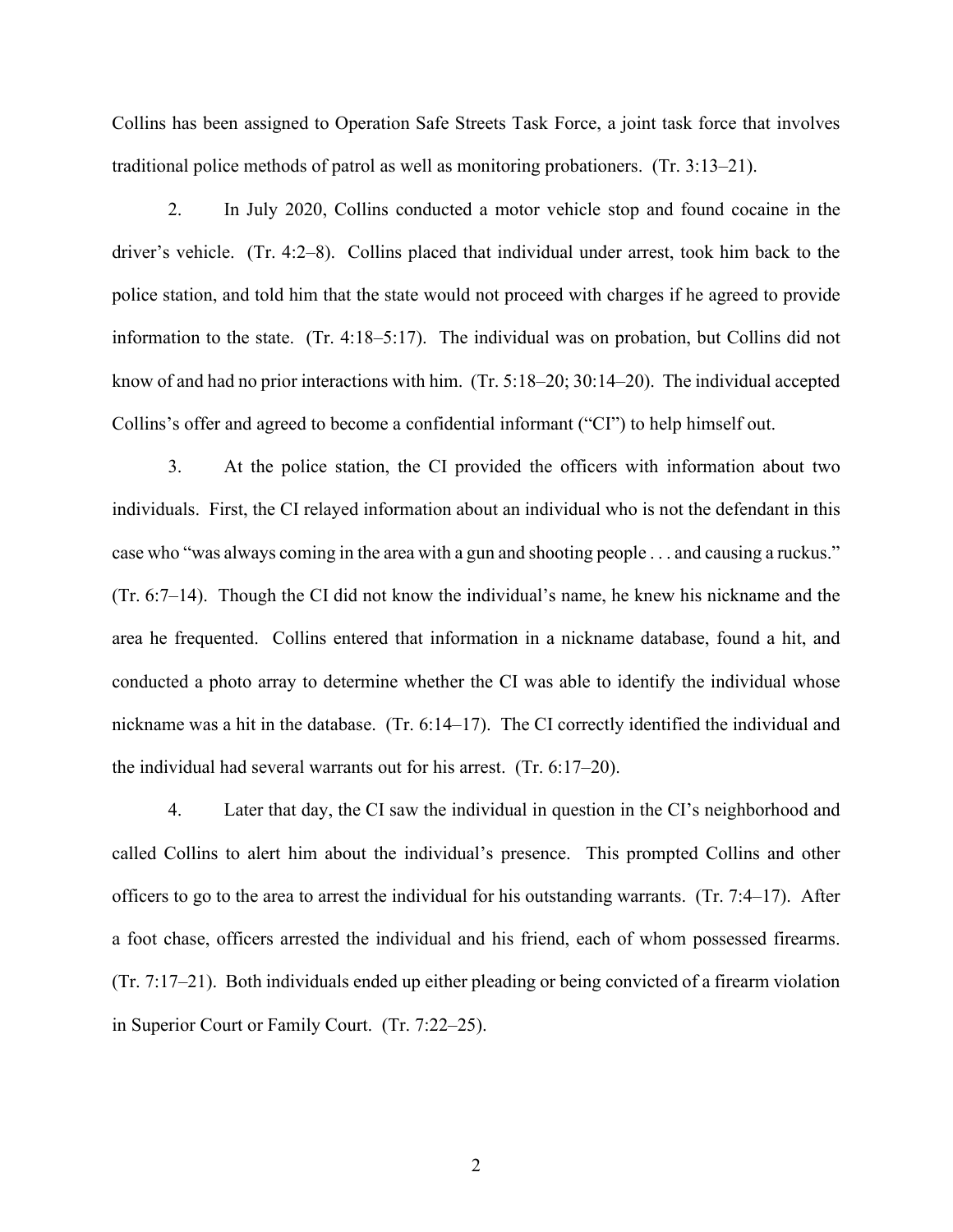5. The second piece of information provided by the CI concerned Defendant Roberts. As with the first individual, the CI did not know Roberts' name, and instead reported that he had seen an individual who was living in the 800 block of West 7th Street, who wore an ankle monitor and was on probation, carrying a firearm several times. (Tr. 8:8–17).

6. Collins used the probation system to search for probationers living on 7th Street and found Defendant, a Level 2 probationer who wore an ankle monitor. (Tr. 8:18–9:4). Collins then produced a photo array comprising four or five pictures and showed it to the CI to see if he could identify Roberts. The CI positively identified the Defendant. (Tr. 9:5–11, 9:18–25). Days later, Collins called the CI again to "reconfirm" what the CI had first reported, and the CI's report about Roberts remained consistent. (Tr. 10:8–22).

7. At the relevant time, Roberts was on probation. (Gov't Exhibit 1). As a condition of his probation, Roberts consented to and understood that he is subject to a search of his living quarters, property, person, personal effects, and vehicle without a warrant at any time by a probation officer. (*See id.*). In addition, Roberts agreed to not possess or consume any nonprescribed controlled substance or dangerous drug, and to not own, possess, or be in control of any firearm or deadly weapon without the written approval of his supervising officer. (*See id.*).

8. After receiving the information from the CI, Collins began investigating Roberts. Collins surveilled Roberts' residence several times by driving by it in an unmarked, but recognizable police vehicle. When Collins drove by Roberts' house, he noticed that people on the street would quickly rush into Roberts' unlocked house. (Tr. 11:18–12:5). In Collins' experience, people entering unlocked doors to avoid police detection indicates nefarious behavior. (Tr. 12:6– 8; 14:5–15). Collins observed this behavior several times over two or three days, but never stopped, searched, or spoke to any of the individuals he saw outside of Roberts' house. (Tr. 36:6–

3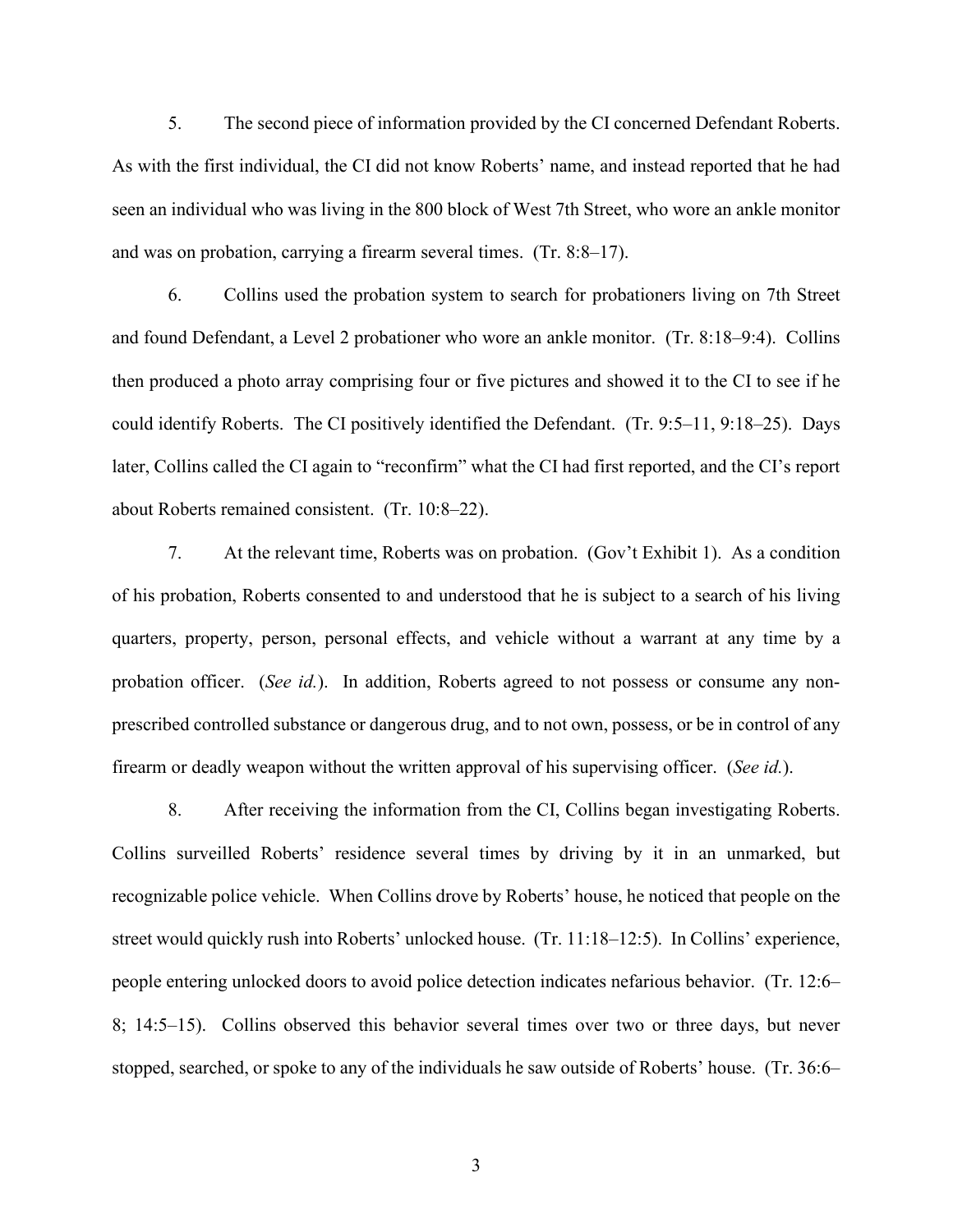11). Collins also knew the area to be a high-crime area and that Roberts had several felony convictions for drug-related and sex offenses. (Tr. 15:4–19).

9. In addition, Collins used GPS monitoring of Roberts' ankle bracelet to track his location and observed that Roberts was very recently at a Cabela's, a store that sells firearms and ammunition along with many other innocuous items, for forty-five minutes. (Tr. 15:23–16:9). Roberts' time at Cabela's "was a red flag" to Collins because the CI reported that Roberts, a felon, was carrying a gun, in addition to "everything else that [he] had witnessed." (Tr. 16:9–10).<sup>[2](#page-3-0)</sup> Roberts did not attempt to obtain video surveillance from inside Cabela's to see what Roberts was doing inside the store. (Tr. 38:16–39:3).

10. On August 3, 2020, Collins contacted his supervisor, Supervisor Carlo Pini, to obtain an administrative search warrant according to departmental procedure. (Tr. 16:15–21; 17:5–8). Collins indicated that he "had a past proven reliable informant giving [him] information about a [probationer] that may have a possession of a firearm, and the informant identified him by picture, by his residence, by the fact that he was on a GPS monitor." Collins further reported that he had conducted "drive-bys of the residence [and about] how people were in and out of the residence several times." Collins also indicated that "the GPS put [Roberts] inside a gun store a couple of days prior for an extended period of time." (Tr. 17:18–18:2). Collins and Pini filled out a verbal checklist to indicate the reasons that Collins wished to search Roberts' residence. (Tr. 17:9–17). On that checklist, Collins indicated that the offender is believed to possess

<span id="page-3-0"></span><sup>&</sup>lt;sup>2</sup> The Court credits the testimony of Ms. Roosevelt that the Cabela's store is "an outdoor sporting store" and not one that she would describe as primarily a gun store. (Tr. at 61). There is no dispute, however, that Cabella's does sell guns in addition to other merchandise.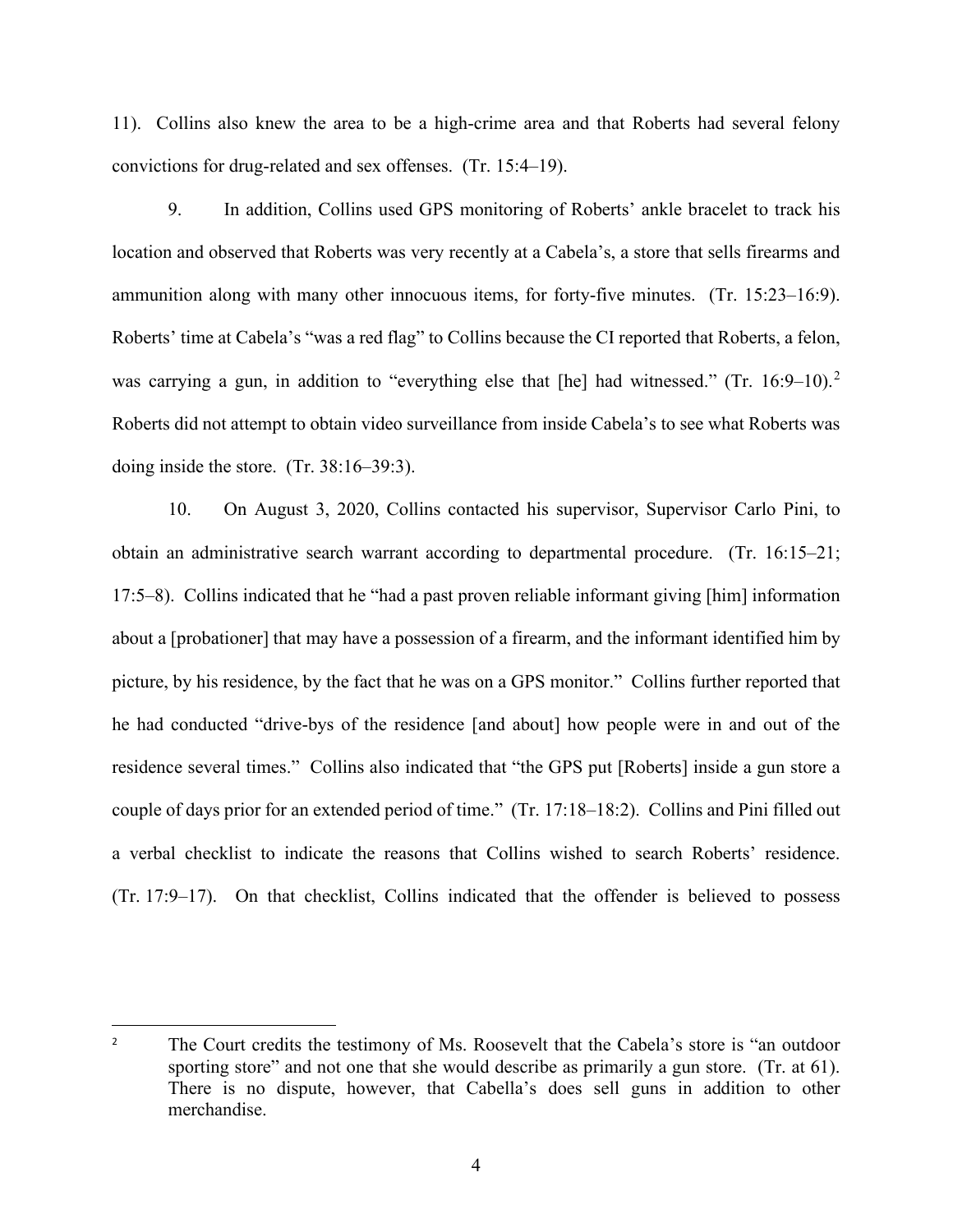contraband and that information from an informant is corroborated. (Government Exhibit 2). Pini gave Collins permission to search Roberts' residence. (Tr. 18:3–5).

11. Several hours after obtaining oral approval from his supervisor, Collins and several other officers went to search Roberts' residence. (Tr. 22:11–20; 23:5–10). The officers waited until Roberts arrived, and when he did, they detained him and entered the house before explaining that they were going to perform an administrative search to look for firearms or illegal narcotics in his residence. (Tr. 23:11–24:6).

12. After Collins explained the reason for his visit, Roberts admitted that he had a .22 caliber firearm under a mattress. (Tr. 27:6–16). Collins then retrieved the firearm. (Tr. 27:23– 28:7). In the house, Collins also observed, in plain view, a white substance (that later tested positive for cocaine) in a bag that was tied in a manner consistent with how Collins had seen other bagged drugs packaged. (Tr. 25:17–26:23). Further, upon entering the residence, Collins noticed a strong odor of marijuana, and though he could not tell if he was smelling fresh or burnt marijuana, officers discovered several pounds of marijuana in the residence. (Tr. 24:7–25:2; 28:11–13; 46:21–47:8). In addition to the marijuana, cocaine, and firearms, the officers found ecstasy pills, scales, baggies, a magazine for a .40 caliber firearm, a box of 9-millimeter ammunition, \$3,000 in suspected gun proceeds, and a safe. (Tr. 28:8–21).

### **II. LEGAL STANDARD**

The Fourth Amendment to the United States Constitution protects "the right of the people to be secure against unreasonable searches and seizures . . . ." U.S. CONST. amend IV. When a search is conducted without a warrant, the government must demonstrate that the search was conducted pursuant to one of the exceptions to the warrant requirement. *See United States. v. Herrold*, 962 F.2d 1131, 1137 (3d Cir. 1992). Evidence obtained in an unconstitutional manner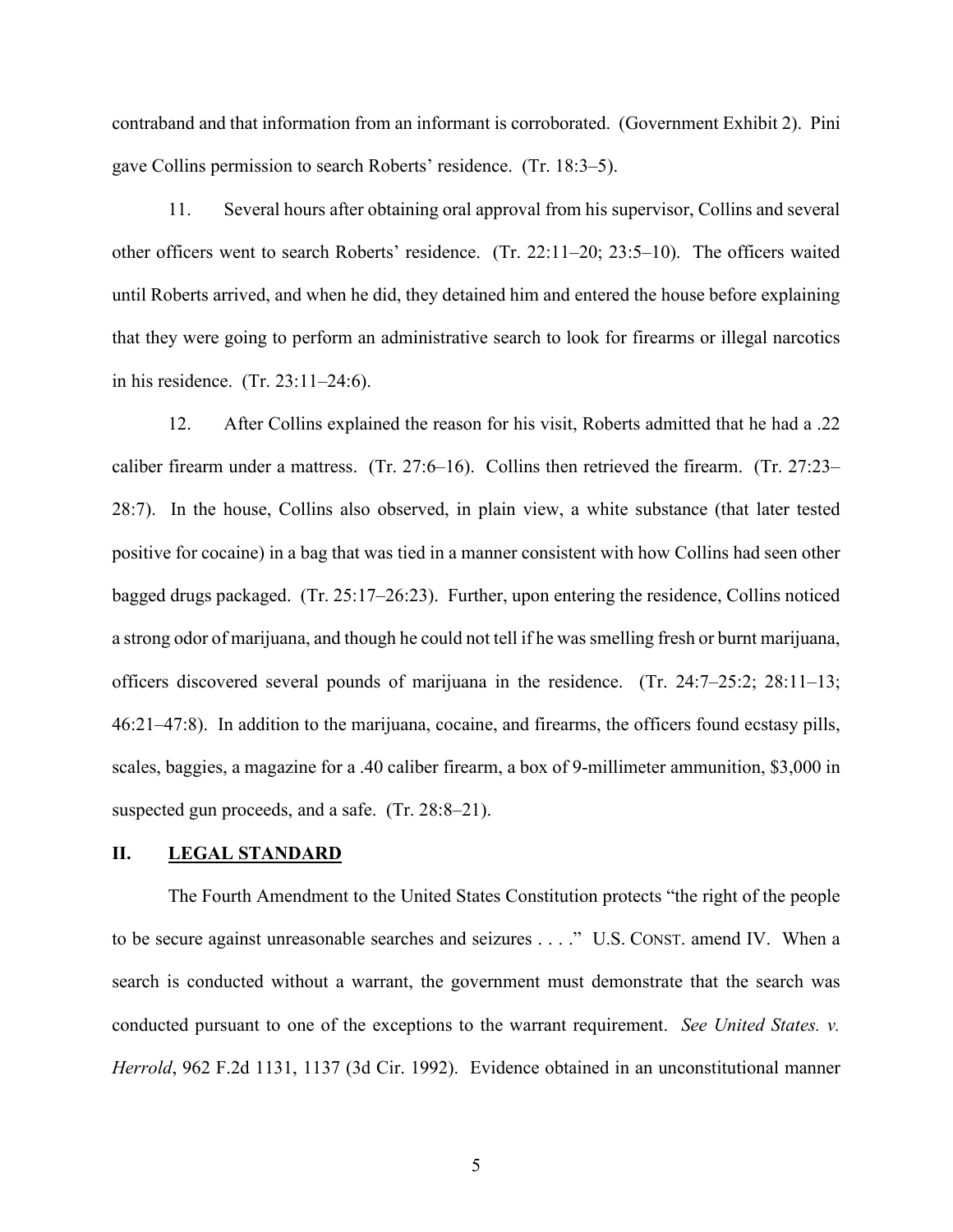will usually be suppressed as "fruit of the poisonous tree." *United States v. Brown*, 448 F.3d 239, 244 (3d Cir. 2006) (citing *Wong Sun v. United States*, 371 U.S. 471, 487–88 (1963)).

Probation officers may search a probationer's residence based on reasonable suspicion that the probationer is engaged in criminal activity therein. *United States v. Knights*, 534 U.S. 112, 122 (2001). Reasonable suspicion requires that "the detaining officers must have a particularized and objective basis for suspecting the particular person stopped of criminal activity." *United States v. Cortez,* 449 U.S. 411, 417–18 (1981). The reasonable suspicion standard demands less than probable cause but more than an inarticulable hunch. *See Terry v. Ohio*, 392 U.S. 1, 27 (1967).

In determining whether officers had reasonable suspicion, courts must review the totality of the circumstances. *United States v. Arvizu*, 534 U.S. 266, 273 (2002). Further, the reasonable suspicion inquiry is to be considered from the vantage point of a "reasonable, trained officer standing in [the detaining officer's] shoes." *Johnson v. Campbell*, 332 F.3d 199, 206 (3d Cir. 2003). The question that must be posed is whether "the facts available to the officer at the moment of the seizure or search warrant a man of reasonable caution in the belief that the action taken was appropriate." *Terry*, 392 U.S. at 21–22 (internal quotations and citations omitted).

#### **III. DISCUSSION**

Roberts moved to suppress the physical evidence seized from his residence on or about August 3, 2021 on the grounds that the search and seizure was unlawful and in violation of his rights under the Fourth Amendment of the United States Constitution. (D.I. 30). Roberts argues that the state lacked the necessary reasonable, articulable suspicion of criminal activity which would justify an administrative search of his residence, and therefore whatever found in his residence must be suppressed. (*See* D.I. 39, 41). He contends that there was no reasonable suspicion because the tipster was not sufficiently reliable and the government failed to corroborate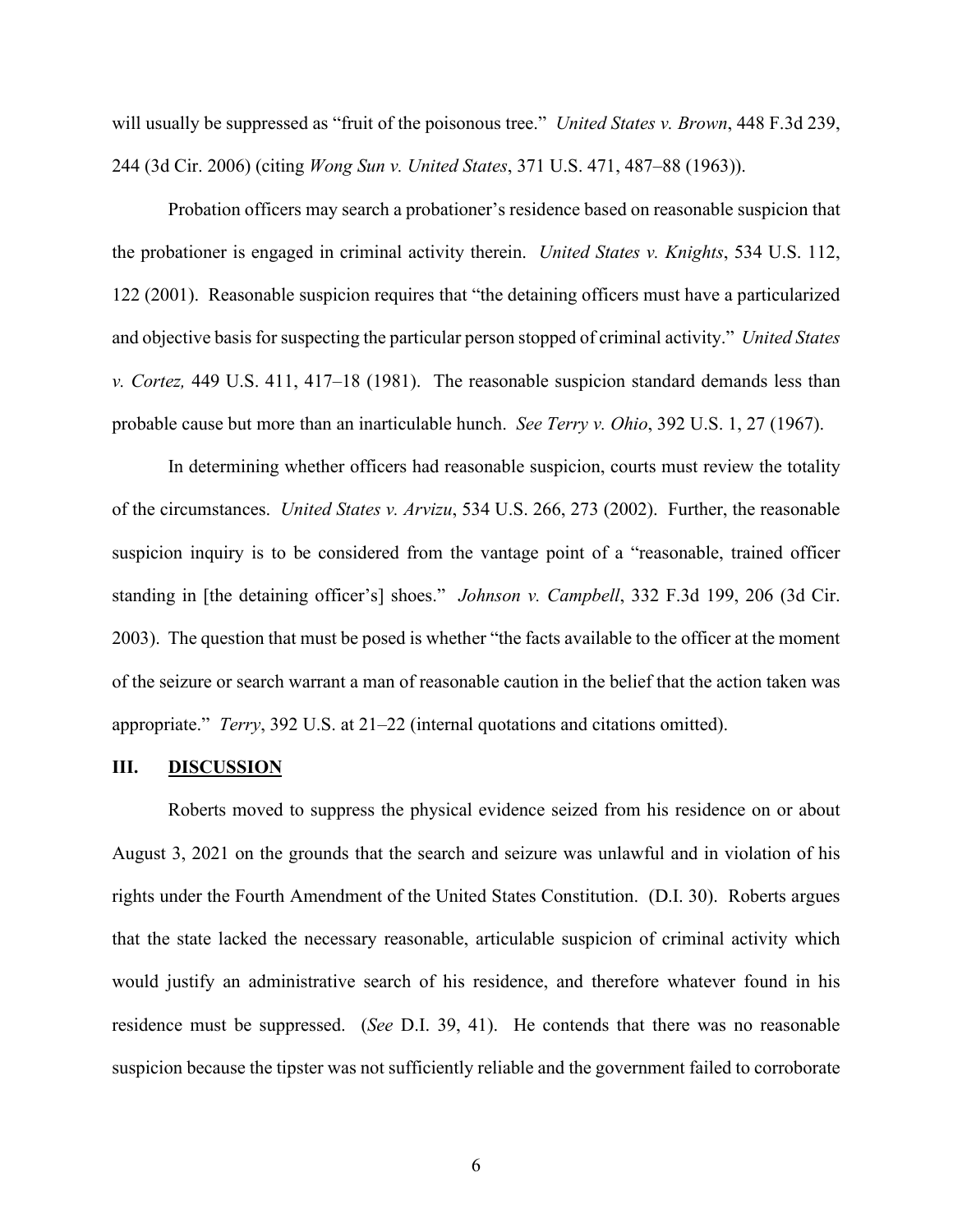crucial aspects of the tip. Specifically, Roberts argues that the fact that the CI was "a recently detained criminal suspect who believed that he could receive leniency from prosecution if he provided information implicating someone else in criminal activity . . . undermined the informant's credibility." (D.I. 41 at 2). Moreover, Roberts contends that the tip itself "lacked sufficient 'indicia of reliability' as 'it provided no predictive information and therefore left the police without means to test the informant's knowledge or credibility.'" (*Id.* (quoting *Florida v. J.L.*, 529 U.S. 266, 271 (2000)). The government justifies the search by claiming that it possessed the requisite level of suspicion because it possessed a tip from a known, reliable informant and independently corroborated certain aspects of that tip. (See D.I. 40).

To determine whether a tip is reliable, the Court considers whether: (1) the information was provided to the police in a face-to-face interaction, allowing an officer to assess directly the informant's credibility; (2) the informant can be held responsible if his allegations are untrue; (3) the information would not be available to the ordinary observer; (4) the informant has recently witnessed the criminal activity at issue; and (5) the witness's information accurately predicts future activity. *See United States v. Johnson*, 592 F.3d 442, 449 (3d Cir. 2010). Because the reasonable suspicion inquiry analyzes the totality of the circumstances, no single factor is dispositive or necessary to render an informant's tip reliable. *See id.* Here, the totality of the circumstances suggest that the CI's tip was reliable.

First, Collins received information about Roberts in a face-to-face interaction which allowed him to gauge the CI's credibility. Although the specific length of the interaction was not stated, the interaction involved gathering information about another suspect in addition to about Roberts, and conducting a photo array to see if the CI could positively identify both individuals that the CI had provided information about. During Collins' in-person discussion with the CI,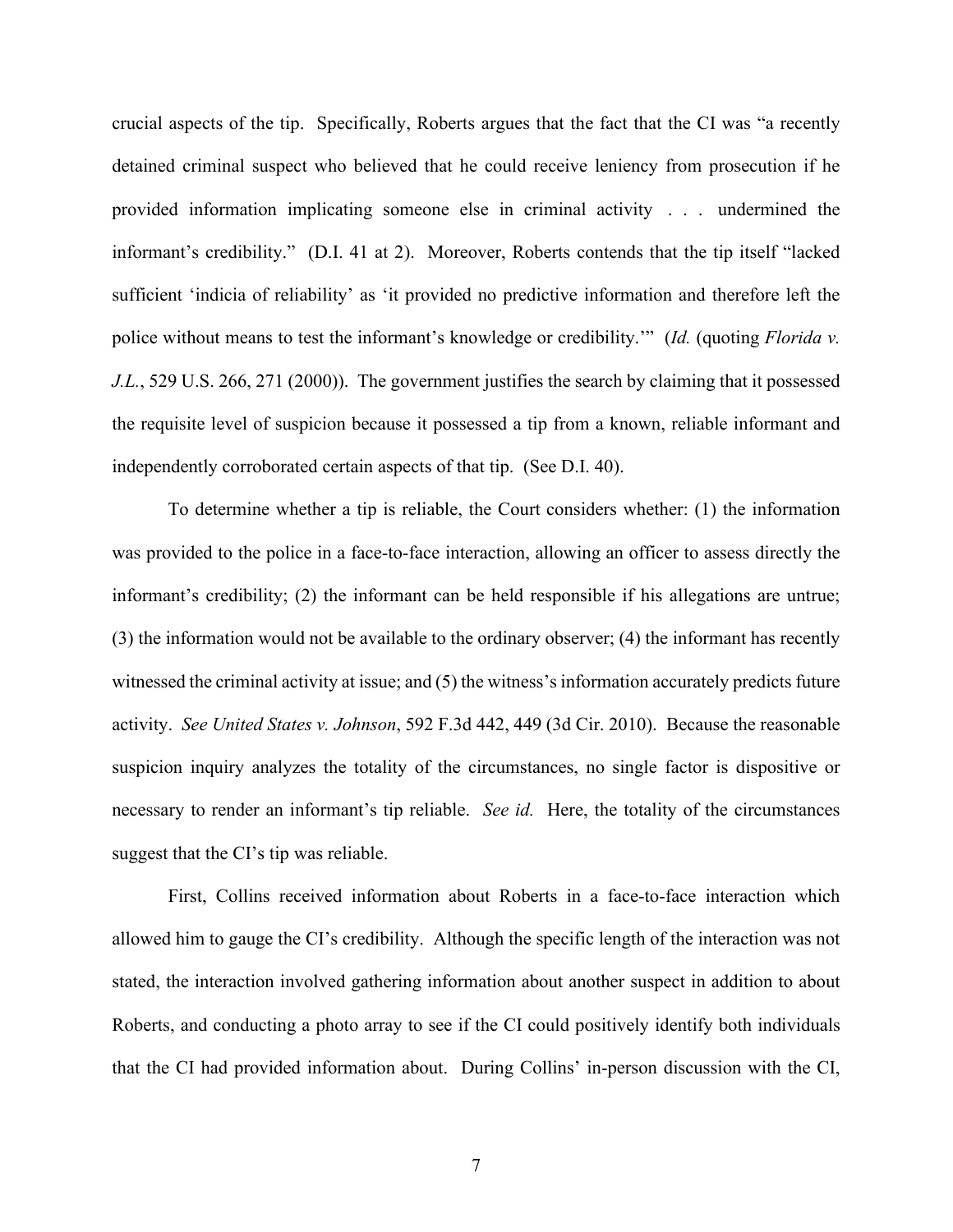Collins had ample time to ascertain the informant's reliability, and Collins deemed him to be reliable.

Further, the CI both had a strong incentive to provide truthful information and also could have been held legally responsible if his allegations proved untrue. After the CI was found with cocaine, he was told that if he provided information about others, the state would not proceed with charges, but charges would issue if he did not help. Therefore, the CI had an incentive to provide the state with accurate information. *See United States v. Dennington*, No. 1:07-cr-43-SJM-1, 2009 WL 2591763, at  $*7$  (W.D. Pa. Aug. 21, 2009) (noting that informant who "provided the relevant information during the pendency of his own criminal prosecution when he was in federal custody [] had every motivation to be helpful to law enforcement agents in order to obtain the best sentence possible."). Indeed, if the CI's reports were false, the CI would be exposed to criminal liability. *See* 11 Del. C. § 1245(3); *U.S. v. Bland*, No. 08–37–JJF, 2008 WL 4450240, at \*5 (D. Del. Sept. 30, 2008) (observing that a known tipster's report was more likely to be reliable because the tipster could be held criminally liable under 11 Del. C. § 1245(3) if his report was false). This factor weighs in favor of the CI's reliability.

Third, at least some of the information provided by the CI is not likely to be available to the ordinary observer. As explained above, the CI told Collins that an individual (later identified to be Roberts) was living on a particular block, wore an ankle monitor, was on probation, and had been seeing carrying a firearm to and from his residence several times. It appears to be undisputed that the information conveyed about the firearm was not available to an ordinary observer. It is not, however, obvious that the information about the ankle monitor and probation would not be available to the ordinary observer, since this could be gleaned simply by observing Roberts wearing shorts and sandals. Nevertheless, because at least some information that Roberts provided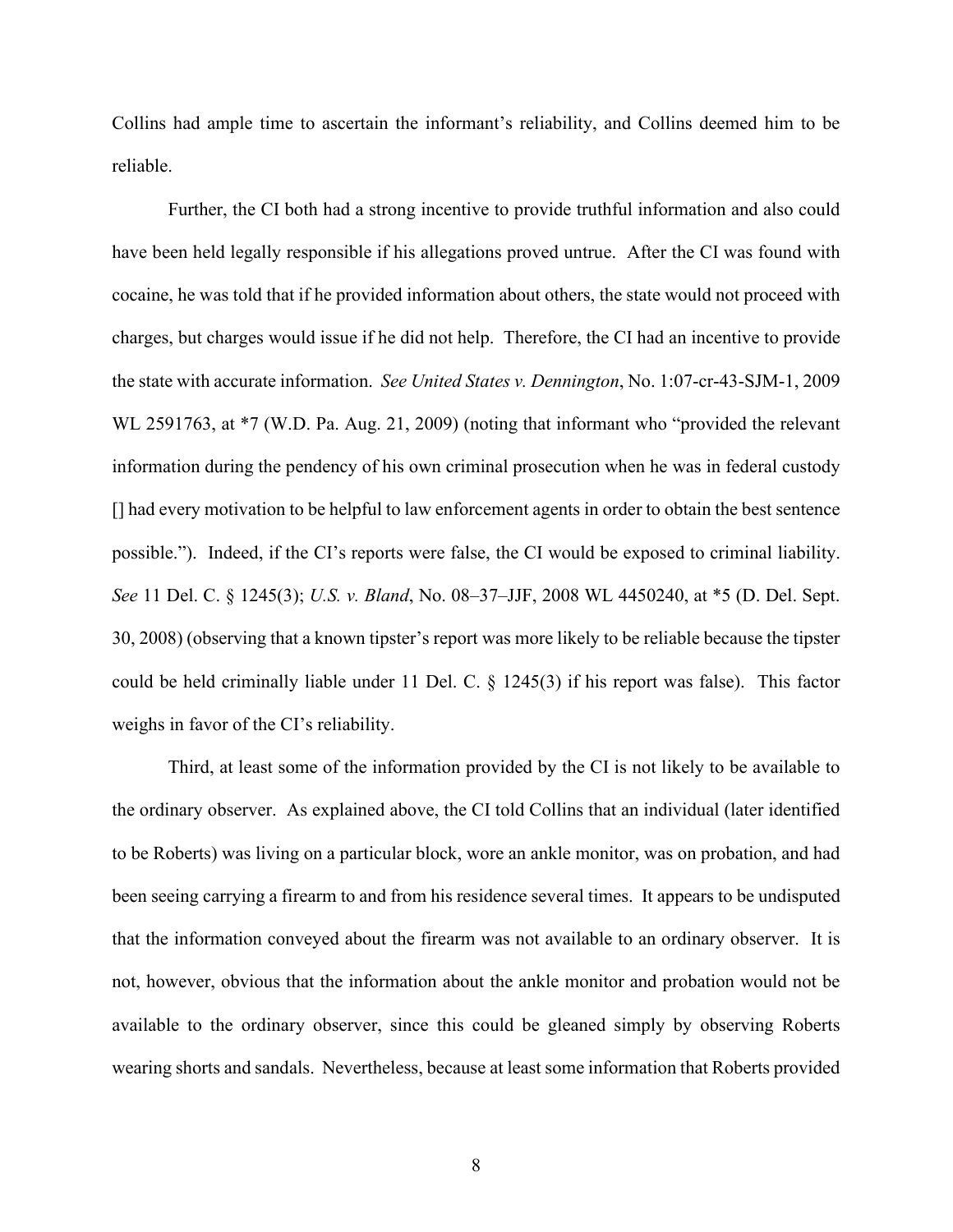would not be available to an ordinary observer, this factor provides some additional support in favor of the tip's reliability.

Factors four and five do not provide much, if anything, to bolster the tip's reliability. For factor four, although the CI reported seeing Roberts carrying a firearm, there is no indication in the record when he saw Roberts with a firearm. Factor five is also of little import in this case, as none of the information Roberts relayed was predictive of future activity. Nevertheless, viewing these factors together, because the CI had a strong incentive to provide accurate information, provided information that would not be available to an ordinary observer, and was deemed to be credible by an experienced officer who interacted with him face-to-face for an extended period of time, a reasonable officer would view the CI's tip as being reliable.

Moreover, after receiving the CI's initial tip about Roberts, two events occurred to bolster the tip's reliability in the opinion of a reasonable officer. First, not only did the government know that the CI's other tip resulted in an arrest of two individuals who at the time were carrying firearms, but the government also knew that the CI was instrumental in effectuating that arrest. Therefore, at the time that officers performed their administrative search of Roberts' residence, the CI's reliability had been past proven. *See United States v. Cephas*, 808 F. App'x 122, 124 (3d Cir. 2020) (in concluding that the tip was reliable, noting that the "tipster had provided credible information leading to at least one arrest."); *United States v. Stearn*, 597 F.3d 540, 557 (3d Cir. 2010) (quoting *Illinois v. Gates*, 462 U.S. 213, 244 (1983)) ("[If] an informant is right about some things, he is more probably right about other facts."); *U.S. v. Marino*[, 682 F.2d 449, 453 \(3d](https://1.next.westlaw.com/Link/Document/FullText?findType=Y&serNum=1982130799&pubNum=350&originatingDoc=I716a8a6982a311dca1e6fa81e64372bf&refType=RP&fi=co_pp_sp_350_453&originationContext=document&transitionType=DocumentItem&ppcid=c915c2fe2f5a4e0596d6d9a8da693374&contextData=(sc.Search)#co_pp_sp_350_453)  [Cir.1982\)](https://1.next.westlaw.com/Link/Document/FullText?findType=Y&serNum=1982130799&pubNum=350&originatingDoc=I716a8a6982a311dca1e6fa81e64372bf&refType=RP&fi=co_pp_sp_350_453&originationContext=document&transitionType=DocumentItem&ppcid=c915c2fe2f5a4e0596d6d9a8da693374&contextData=(sc.Search)#co_pp_sp_350_453) (internal citations omitted) ("It is not necessary, moreover, that the informant's tips have led to convictions; a prior history of tips that result in arrests and in the securing of information and evidence can provide a sufficient basis for concluding that the information is reliable").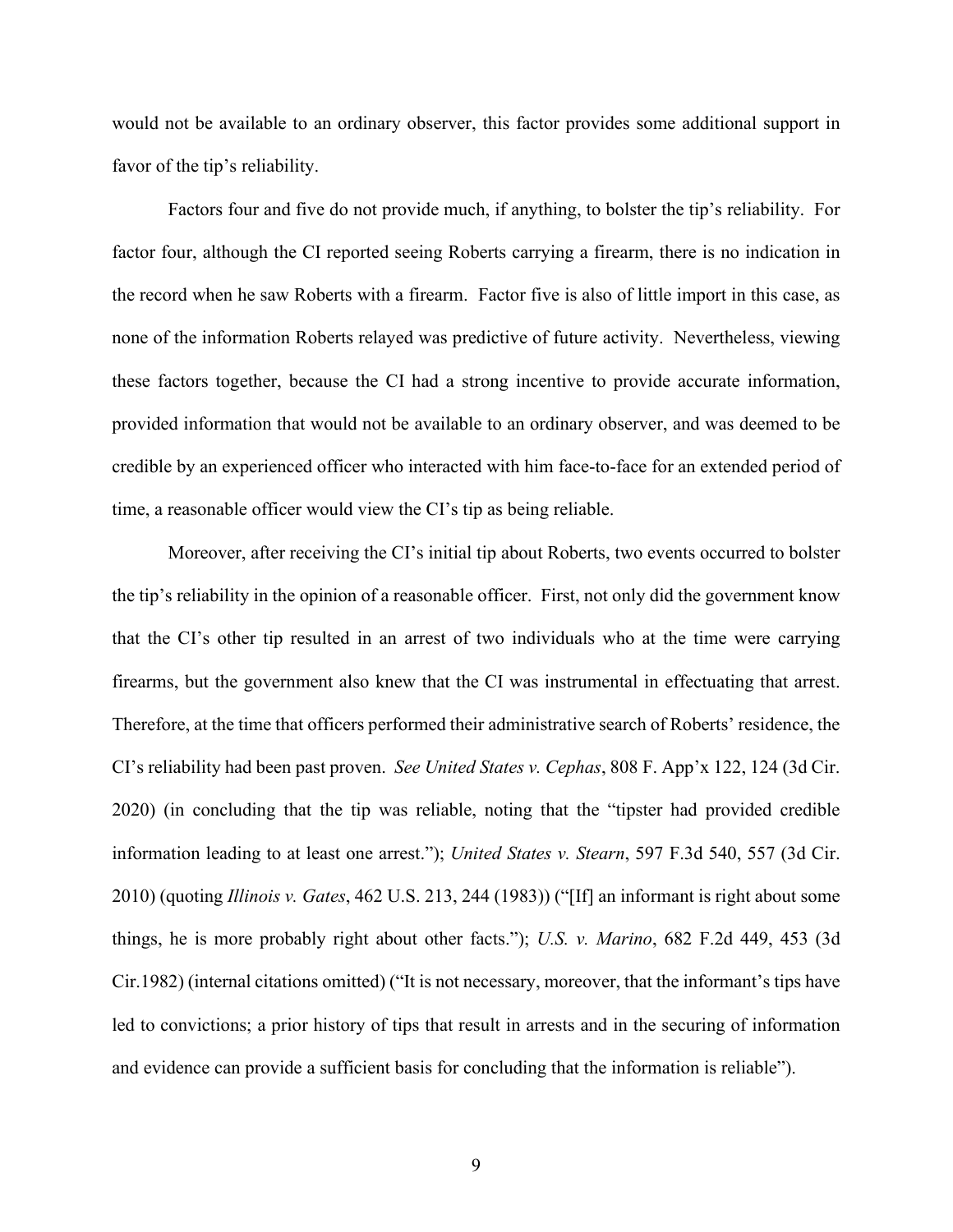Second, Collins was able to corroborate certain pieces of information provided by the CI and performed further investigative work that revealed indications of criminal activity. After receiving information that a probationer who wore an ankle monitor and lived on a specific block was seen carrying a firearm several times, Collins corroborated the information that a probationer wearing an ankle monitor was, in fact, living on that block. Collins conducted a photo array to ensure that the CI's report concerned Roberts, and not some other individual. Further, Collins used GPS location monitoring that indicated Roberts had recently visited a Cabela's, a store that sells firearms and ammunition (among many other goods). Last, Collins' drive-by surveillance of Roberts's residence raised "a red flag" that something suspicious was happening at Roberts's house. (Tr. 14:5–15). Although none of the tips provided by the CI were predictive in nature, "[w]here initial suspicion arises not from officer observation but from an *identifiable* informant's tip, only minimal police corroboration may be needed to justify an investigative stop. Where the informant is identified, his veracity, basis of knowledge, and track record of providing information may suggest the tip's inherent reliability." *United States v. Nelson*, 284 F.3d 472, 485 (3d Cir. 2002) (Ambro, J., dissenting) (explaining why a tip from a known informant requires less corroboration than an anonymous tip in a dissent insisting that the anonymous tip at issue was not adequately corroborated in order to provide the officers reasonable suspicion) (emphasis in original).

Ultimately, the Court finds that the officers had reasonable suspicion to conduct an administrative search of Roberts' residence.<sup>[3](#page-9-0)</sup> At the time they searched Roberts' residence,

<span id="page-9-0"></span><sup>&</sup>lt;sup>3</sup> The Court is not persuaded by Defendant's contention that the state's failure to abide by Delaware Department of Corrections regulations governing the granting of administrative search warrants impacts the Court's analysis. (*See D.I. 39 at 7–8*). As a preliminary matter, the Court is not persuaded that the state deviated from a regulation requiring certain presearch procedures. *See* Delaware Department of Correction Bureau of Community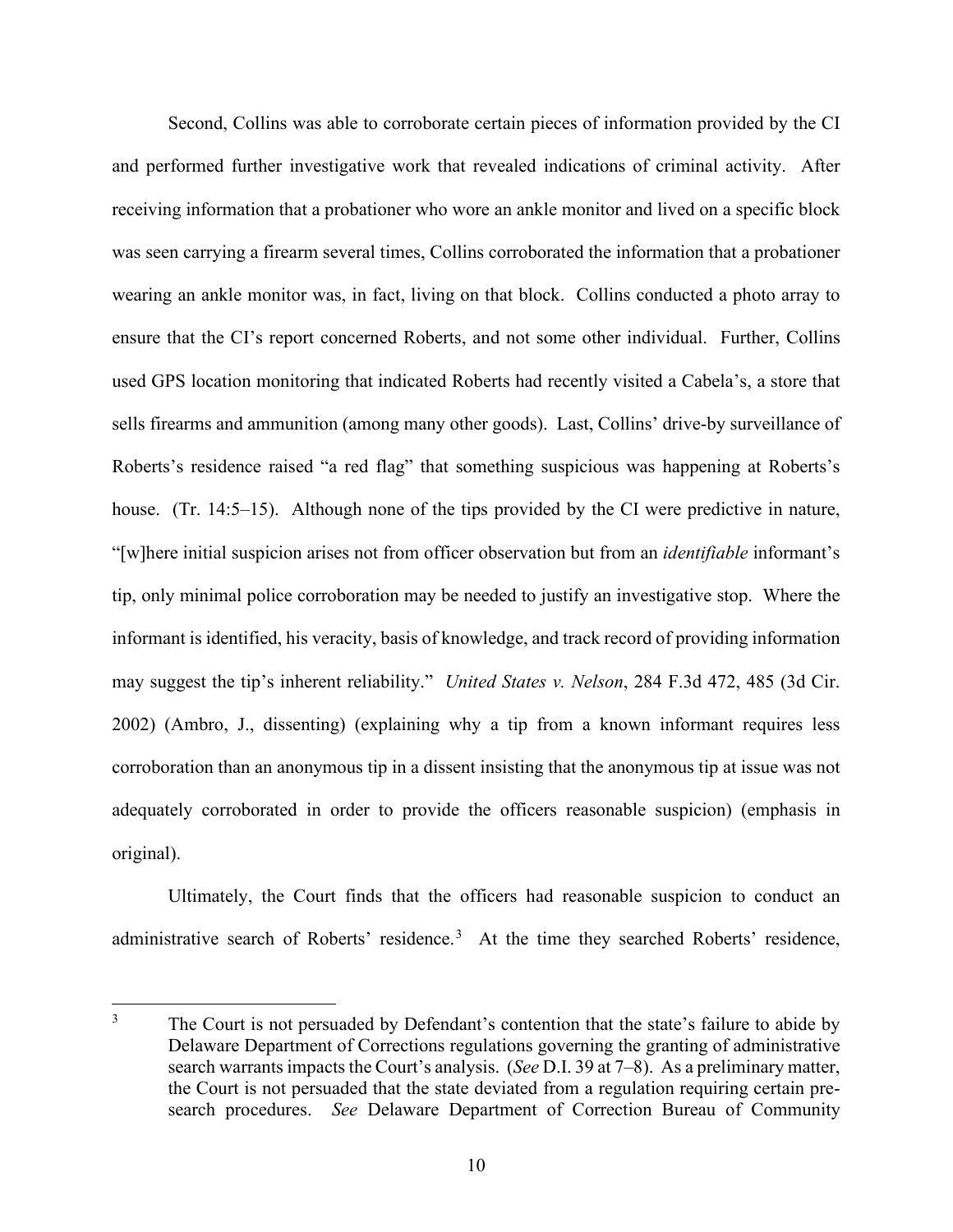officers possessed information by a past-proven informant who discussed seeing Roberts carrying a firearm on several occasions. Several facets of the informant's tip were corroborated by independent officer investigation. Further, when officers surveilled Roberts's residence, they noticed behavior that suggested suspicious activity. Based on the totality of circumstances, the Court concludes that the state possessed the requisite reasonable, articulable suspicion to conduct an administrative search at Roberts' residence.

Once lawfully in the house to conduct an administrative search, the Court is satisfied that the government conducted its search lawfully. Once in the residence, the state had the right to search anywhere in Roberts' residence where evidence of Roberts's suspected probation violation could reasonably be found. *See United States v. Crews*, No. CR 06-418, 2009 WL 426646, at \*6 (W.D. Pa. 2009) ("[Officer] was conducting a lawful search of [probationers'] residence based upon his reasonable suspicion that a probation violation had occurred. The scope of this search included anywhere in the residence where contraband or evidence of the probation violation could reasonably be found."). When Collins entered the house, he reported smelling a "very strong" scent of marijuana, which gave rise to reasonable suspicion of another probation violation – possession of marijuana. (Tr. 24:7–25: 10). *See United States v. Hutchinson*, 417 F. Supp. 2d 497, 509 (M.D. Pa. Jan. 18, 2017) (explaining that "plain smell can provide probable cause to justify a search where an officer smells a substance that is immediately apparent to him

Corrections Probation and Parole Procedure § 7.19. Even if the state had, however, the relevant question for a motion to suppress is not what Delaware law requires, but "what the Fourth Amendment demands of the challenged search." *United States v. Henley* 941 F.3d 646, 650 (3d Cir. 2019); *See Virginia v. Moore*, 553 U.S. 164 (2008) (finding that officers did not violate the Fourth Amendment by arresting motorist who, under state law, should not have been arrested). As explained above, the Fourth Amendment requires only reasonable suspicion to enter Defendant's residence because he is a probationer who agreed to "a search of [his] living quarters . . . without a warrant at any time by a probation/parole officer." (Government Exhibit 1). The Court finds such grounds present here.